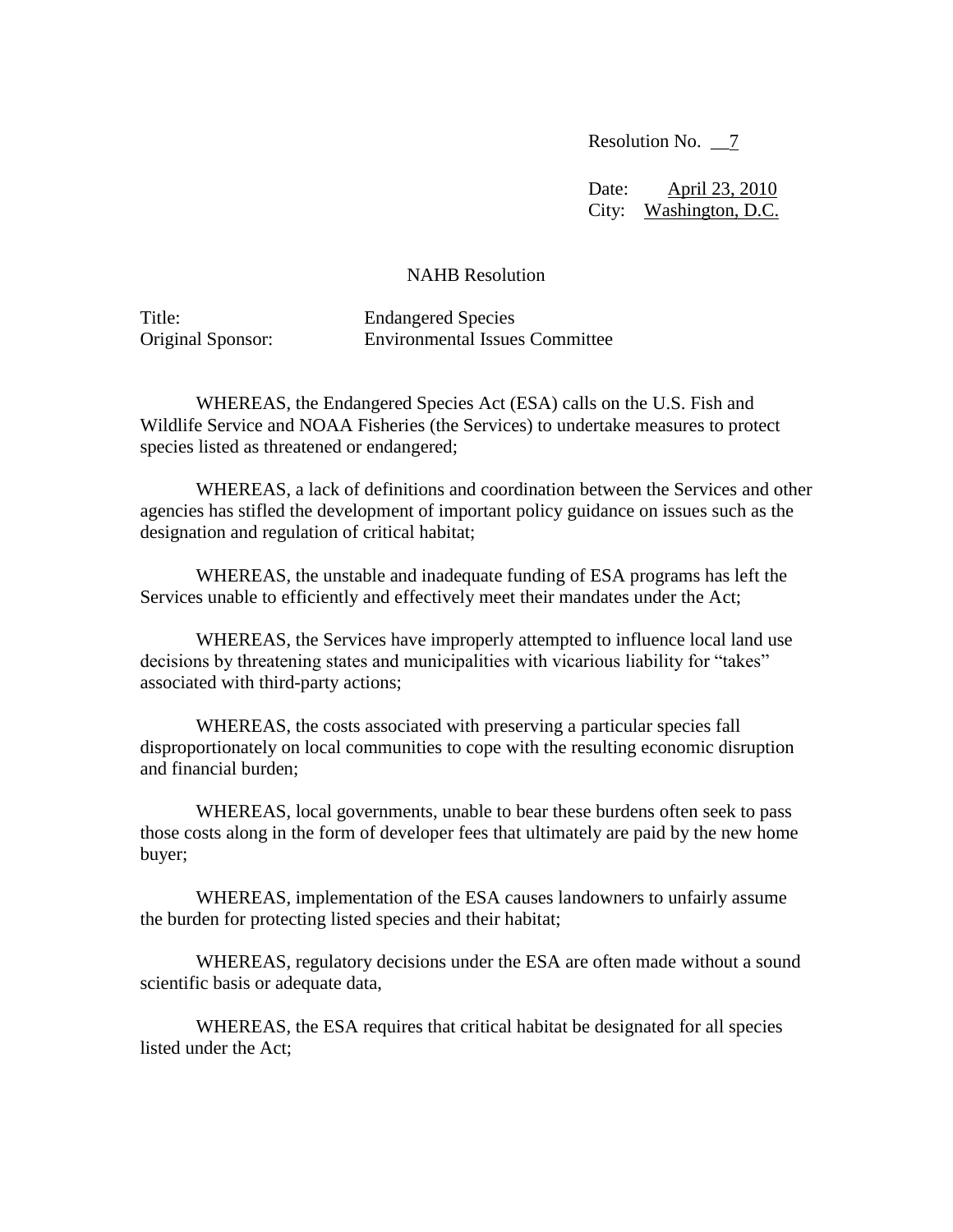Resolution No. 7 Endangered Species April 23, 2010

WHEREAS, as a result of inadequate data and continuous litigation, the Services have tended to designate broad areas of land as critical habitat instead of narrowing the designation to those areas that are truly "essential," as required by the ESA;

 NOW, THEREFORE, BE IT RESOLVED that the National Association of Home Builders support sufficient appropriations from Congress to achieve the Endangered Species Act's objectives, to purchase land for habitat conservation and species recovery,

BE IT FURTHER RESOLVED that NAHB seek such other relief as will allow the Endangered Species Act to advance the goal of preserving species without adverse effects on local, state or national economies, and

BE IT FURTHER RESOLVED that the National Association of Home Builders urge Congress and U.S. Fish and Wildlife Service and NOAA Fisheries (the Services) to amend the Endangered Species Act (ESA) and/or implement regulations to:

- 1. Reform the listing process to ensure that all ESA decisions such as listing, delisting, designation of critical habitat and recovery planning ─ are supported by sound science, including the use of field-tested empirical and peerreviewed data conducted by an outside blind review panel; and disqualify from serving on the panel any person who may have a financial interest in advocating the listing of a species. Require that the delisting process be subject to scientific standards as required in the listing process,
- 2. Authorize flexible time schedules for listing decisions in order to adequately assemble and review necessary scientific data,
- 3. Amend the definitional section to give a biological definition of "species," "subspecies" and "population segments" and refine the standard of "adverse modification of critical habitat" to distinguish it from the standard of "jeopardy to the continued existence of species" in a manner that is consistent with recent court opinions.
- 4. Provide limited protection for "subspecies" and "distinct populations" only when necessary for the survival of the "species,"
- 5. Require a critical habitat designation and recovery plan to be determined at the time of the listing and condition the act's restrictions upon these determinations,
- 6. Balance the needs of property owners and a growing population with the need to protect endangered species, including enhanced opportunities for property owners and the public to participate in the process,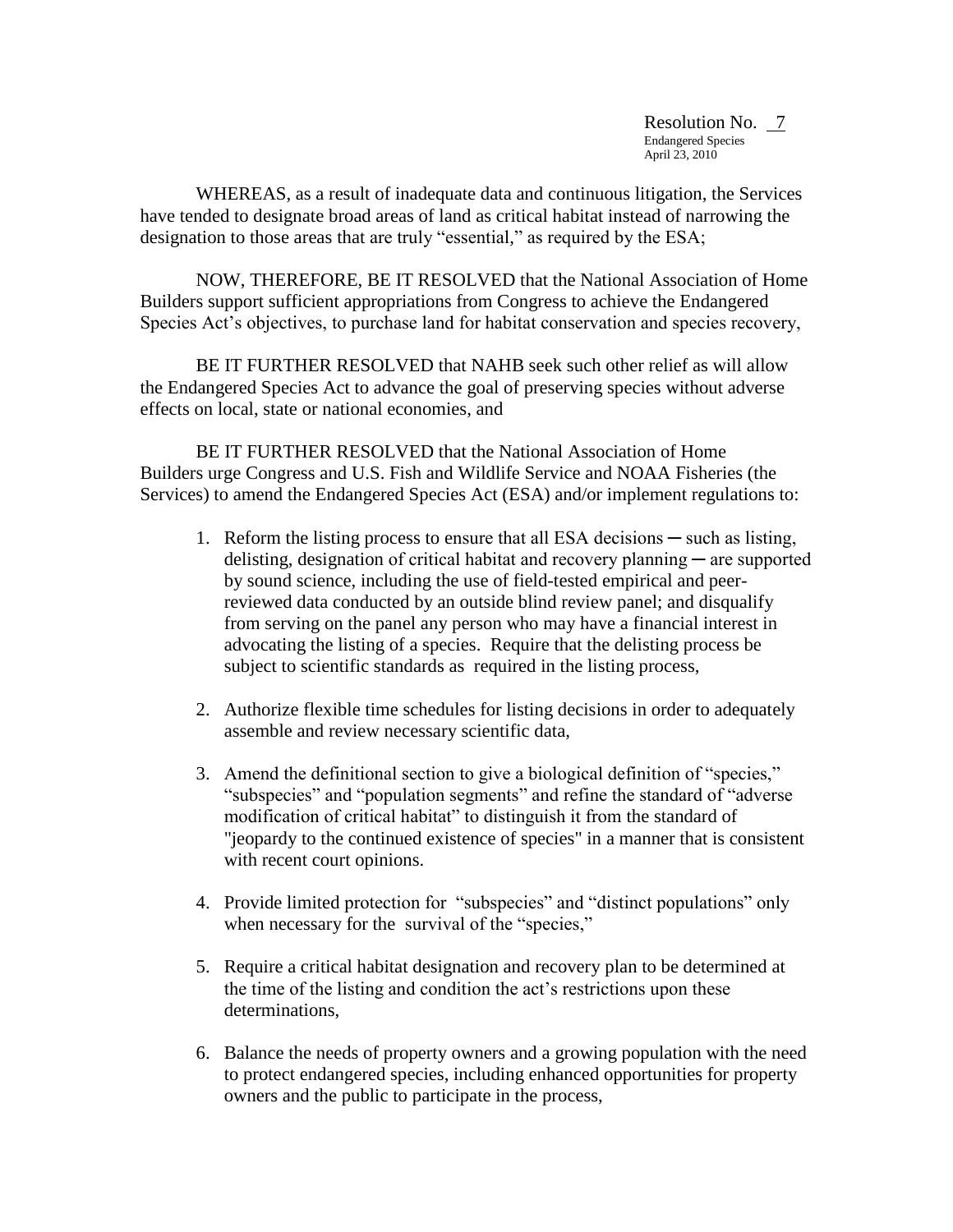- 7. Ensure that the burden of proving a species' existence on private property is placed on the federal government, and public participation and comment are provided on any survey protocols produced by the Services,
- 8. Maintain local land use control by removing the threat of ESA liability for states or municipalities issuing permits, approvals or funding for actions that may result in the "take" of an endangered species,
- 9. Provide adequate federal funding for species protection measures, such as habitat conservation and recovery plans, commensurate with the goals of the Act,
- 10. Expand the Sec. 10(a) permit program to provide for the issuance of general permits pursuant to approved area-wide habitat conservation plans that would vest development rights in land not located in the designated conservation area,
- 11. Create explicit authorization for local, state and federal governments to enter into agreements to implement area-wide plans and assign specific responsibility for the long-range maintenance and protection of protected habitats,
- 12. Authorize, but not require, the use of multi-species plans, and
- 13. Ensure that the designation of critical habitat:
	- a. Is as precise as possible using a map-based approach that incorporates sufficient points of reference to locate critical habitat boundaries;
	- b. Is limited to areas currently occupied by the species;
	- c. Excludes areas where the costs of designation outweigh the benefits, based on an assessment of the full direct, indirect and cumulative economic and social effects on the areas affected and the nation, not just the incremental effects of the critical habitat designation; and,